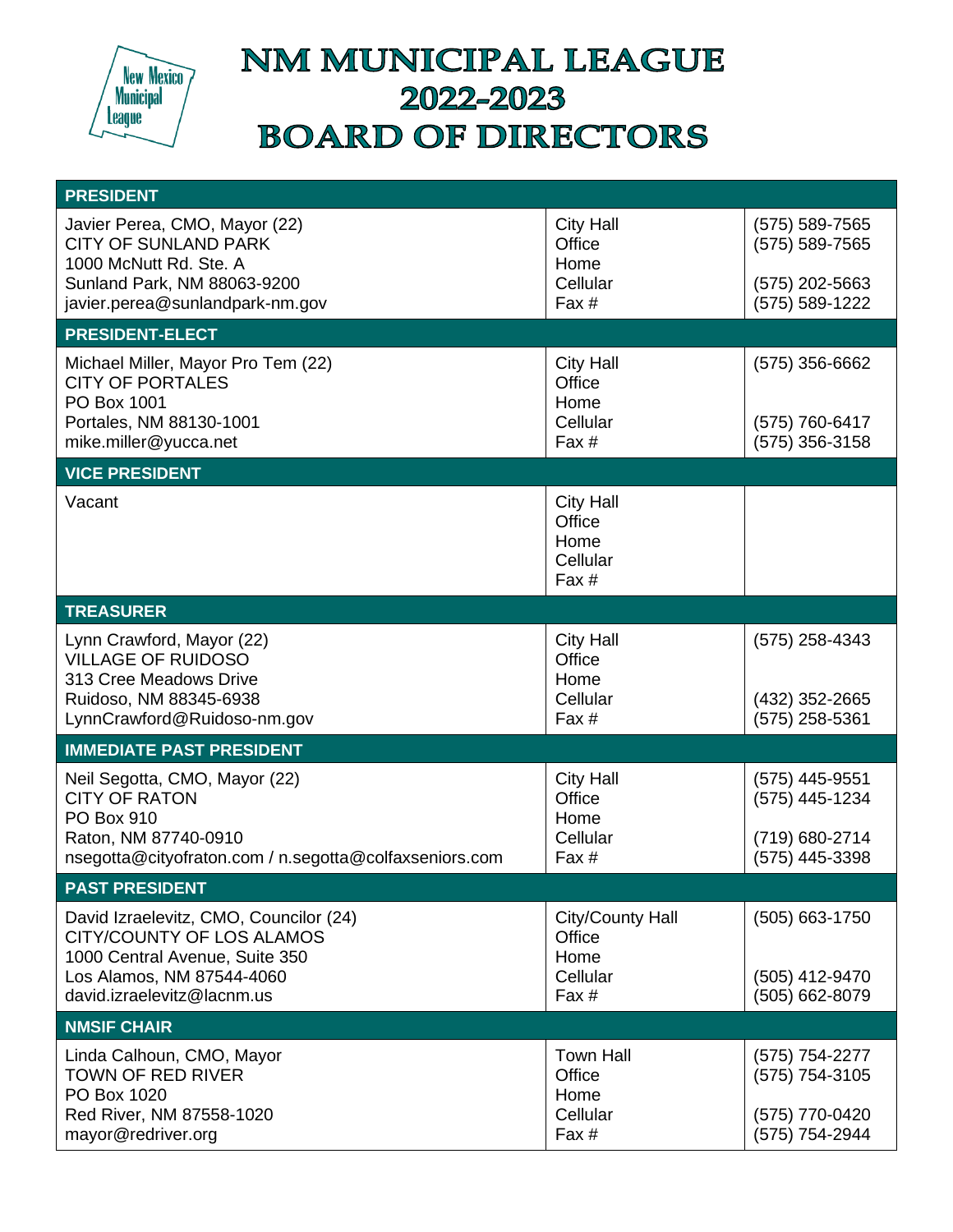| <b>DIRECTORS</b>                                                                                                                                                                     |                                                            |                                                                                        |
|--------------------------------------------------------------------------------------------------------------------------------------------------------------------------------------|------------------------------------------------------------|----------------------------------------------------------------------------------------|
| Tessa Abeyta, Councilor<br>At-Large (23)<br><b>CITY OF LAS CRUCES</b><br>PO Box 20000<br>Las Cruces, NM 88004-9002<br>tstuve@las-cruces.org                                          | <b>City Hall</b><br>Office<br>Home<br>Cellular<br>Fax #    | $(575) 541 - 2083$<br>(575) 640-0982<br>(575) 541-2516                                 |
| Stephen Aldridge, Mayor<br>District #5 Director (23)<br><b>CITY OF JAL</b><br>PO Box 340<br>Jal, NM 88252-0340<br>mayor@cityofjal.us                                                 | <b>City Hall</b><br>Office<br>Home<br>Cellular<br>Fax #    | (575) 395-3340<br>(575) 395-3340<br>(575) 395-3315<br>(575) 441-7802<br>(575) 395-2243 |
| Elizabeth Allen, Judge<br><b>NMMJA President (23)</b><br>CITY/COUNTY OF LOS ALAMOS<br>2500 Trinity Dr., Suite C<br>Los Alamos, NM 87544-3028<br>Elizabeth.allen@lacnm.us             | <b>City Hall</b><br>Office<br>Home<br>Cellular<br>Fax #    | (505) 662-8333<br>(505) 662-8025<br>(505) 695-5527<br>(505) 662-8365                   |
| Nora L. Barraza, CMO, Mayor<br><b>District #7 Director (23)</b><br><b>TOWN OF MESILLA</b><br>PO Box 10<br>Mesilla, NM 88046-0010<br>mayor@mesillanm.gov                              | <b>Town Hall</b><br>Office<br>Home<br>Cellular<br>Fax #    | (575) 524-3262<br>(575) 649-4740<br>(575) 541-6327                                     |
| Lori Chatterley, CMO, Commissioner District #3 Director (23)<br><b>CITY OF RATON</b><br>PO Box 910<br>Raton, NM 87740-0910<br>Ichatterley@cityofraton.com / jlochattterley@gmail.com | <b>City Hall</b><br>Office<br>Home<br>Cellular<br>Fax #    | (575) 445-9551<br>(407) 749-2722<br>(575) 445-3398                                     |
| Efren Cortez, Attorney<br><b>NMMAA President (12/22)</b><br><b>CITY OF HOBBS</b><br>200 E Broadway St.<br>Hobbs, NM 88240-8425<br>ecortez@hobbsnm.org                                | <b>City Hall</b><br>Office<br>Home<br>Cellular<br>Fax #    | (575) 397-9200<br>(575) 397-9226<br>$(575)$ 318-1121<br>(575) 397-9334                 |
| Joseph Eby, CMO, Councilor<br><b>District #6 Director (24)</b><br><b>VILLAGE OF RUIDOSO</b><br>313 Cree Meadows Dr.<br>Ruidoso, NM 88345-6938<br>JoeEby@ruidoso-nm.gov               | <b>Village Hall</b><br>Office<br>Home<br>Cellular<br>Fax # | (575) 258-4343<br>(575) 808-0114<br>(575) 258-5361                                     |
| Maria Gilvarry, Utilities Director<br><b>NMEQA President (22)</b><br><b>CITY OF LAS VEGAS</b><br>905 12th Street<br>Las Vegas, NM 87701-4731<br>gilvarrym@lasvegasnm.gov             | <b>City Hall</b><br>Office<br>Home<br>Cellular<br>Fax #    | $(505)$ 454-1401<br>(505) 454-3832<br>$(505)$ 398-6056<br>(505) 425-1632               |
| Gordon Hicks, CMO, Mayor Pro Tem<br>At-Large (23)<br><b>CITY OF SOCORRO</b><br><b>PO Box 191</b><br>Socorro, NM 87801-0191<br>gordyhicks@yahoo.com                                   | <b>City Hall</b><br>Office<br>Home<br>Cellular<br>Fax #    | (575) 835-0240<br>(575) 835-2973<br>(575) 835-2973<br>(575) 621-2020<br>(575) 835-0287 |
| Robert Hudson, Airport Manager<br><b>NMAMA President (22)</b><br><b>CITY OF MORIARTY</b><br><b>PO Box 130</b><br>Moriarty, NM 87035-0130<br>airport@moriartynm.gov                   | <b>City Hall</b><br>Office<br>Home<br>Cellular<br>Fax #    | (505) 832-4406<br>(505) 832-5072<br>(505) 507-6332<br>(505) 832-6919                   |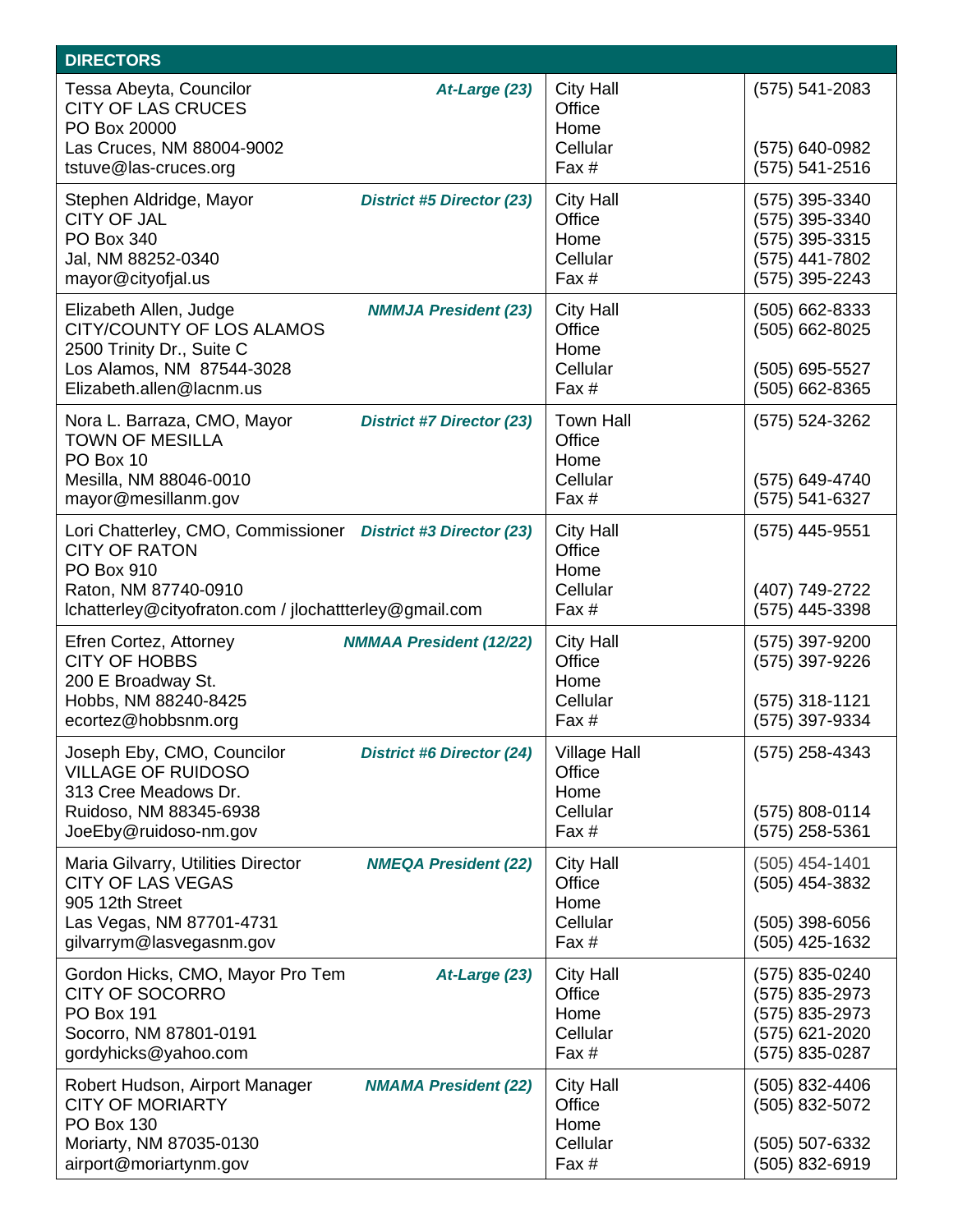| <b>DIRECTORS</b>                                                                                                                                                                                 |                                                            |                                                                          |
|--------------------------------------------------------------------------------------------------------------------------------------------------------------------------------------------------|------------------------------------------------------------|--------------------------------------------------------------------------|
| Greggory Hull, CMO, Mayor<br><b>Mayors Caucus Chair</b><br><b>CITY OF RIO RANCHO</b><br>3200 Civic Center Circle NE<br>Rio Rancho, NM 87144-4503<br>ghull@rrnm.gov                               | <b>City Hall</b><br>Office<br>Home<br>Cellular<br>Fax #    | (505) 891-5000<br>(505) 891-5001<br>(505) 264-5652<br>(505) 891-7274     |
| Janis Jakino, CMO, Councilor<br><b>District #1 Director (23)</b><br><b>CITY OF FARMINGTON</b><br>800 Municipal Dr.<br>Farmington, NM 87401-2663<br>jjakino@fmtn.org                              | <b>City Hall</b><br>Office<br>Home<br>Cellular<br>Fax #    | (505) 599-1100<br>$(505) 599 - 1105$<br>(505) 419-0220<br>(505) 599-8430 |
| Audrey Jaramillo, CMO, Mayor<br><b>District #8 Director (24)</b><br><b>TOWN OF EDGEWOOD</b><br>PO Box 3610<br>Edgewood, NM 87015-3610<br>ajaramillo@edgewood-nm.gov                              | <b>Village Hall</b><br>Office<br>Home<br>Cellular<br>Fax # | $(505)$ 286-4518<br>(505) 926-9061                                       |
| Tim Keller, Mayor<br><b>Albuquerque Mayor</b><br><b>CITY OF ALBUQUERQUE</b><br>PO Box 1293<br>Albuquerque, NM 87103-1293<br>mayorkeller@cabq.gov / dbazan@cabq.gov                               | <b>City Hall</b><br>Office<br>Home<br>Cellular<br>Fax #    | (505) 768-3000<br>(505) 768-3019                                         |
| Signe Lindell, Councilor<br><b>Santa Fe Representative</b><br><b>CITY OF SANTA FE</b><br>PO Box 909<br>Santa Fe, NM 87504-0909<br>silindell@santafenm.gov                                        | <b>City Hall</b><br>Office<br>Home<br>Cellular<br>Fax #    | $(505)$ 439-4205<br>(505) 955-6848<br>(505) 955-6748                     |
| Don Lopez, CMO, Mayor<br>At-Large (22)<br><b>VILLAGE OF LOS RANCHOS DE ALBUQUERQUE</b><br>6718 Rio Grande Blvd NW<br>Los Ranchos de Albuquerque 87107-6330<br>mayordonaldtlopez@losranchosnm.gov | <b>Village Hall</b><br>Office<br>Home<br>Cellular<br>Fax # | (505) 344-6582<br>(505) 897-7707<br>(505) 715-3068<br>(505) 344-8978     |
| Gregory Martin, Administrator<br><b>NMCMA President (7/22)</b><br><b>VILLAGE OF LOS LUNAS</b><br>660 Main St., NW<br>Los Lunas, NM 87031-1209<br>marting@loslunasnm.gov                          | <b>Village Hall</b><br>Office<br>Home<br>Cellular<br>Fax # | (505) 839-3840<br>(505) 352-7654<br>(505) 238-4453<br>(505) 352-3580     |
| Michael Morris, Mayor<br><b>District #4 Director (24)</b><br><b>CITY OF CLOVIS</b><br><b>PO Box 760</b><br>Clovis, NM 88102-0760<br>mmorris@cityofclovis.org                                     | <b>City Hall</b><br>Office<br>Home<br>Cellular<br>Fax #    | (575) 769-7828<br>(575) 791-1553<br>(575) 763-9227                       |
| Margaret Neill, Library Administrator<br><b>NMMLA President (23)</b><br><b>CITY OF LAS CRUCES</b><br>200 E. Picacho Ave.<br>Las Cruces, NM 88001-3499<br>mneill@las-cruces.org                   | <b>City Hall</b><br>Office<br>Home<br>Cellular<br>Fax #    | $(575) 541 - 2083$<br>$(575) 528 - 4017$<br>(505) 662-8079               |
| Klarissa Pena, Councilor<br><b>Albuquerque Representative</b><br><b>CITY OF ALBUQUERQUE</b><br>PO Box 1293<br>Albuquerque, NM 87103-1293<br>kpena@cabq.gov / rmhernandez@cabq.gov                | <b>City Hall</b><br>Office<br>Home<br>Cellular<br>Fax #    | (505) 768-3000<br>(505) 768-3127<br>(505) 768-3227                       |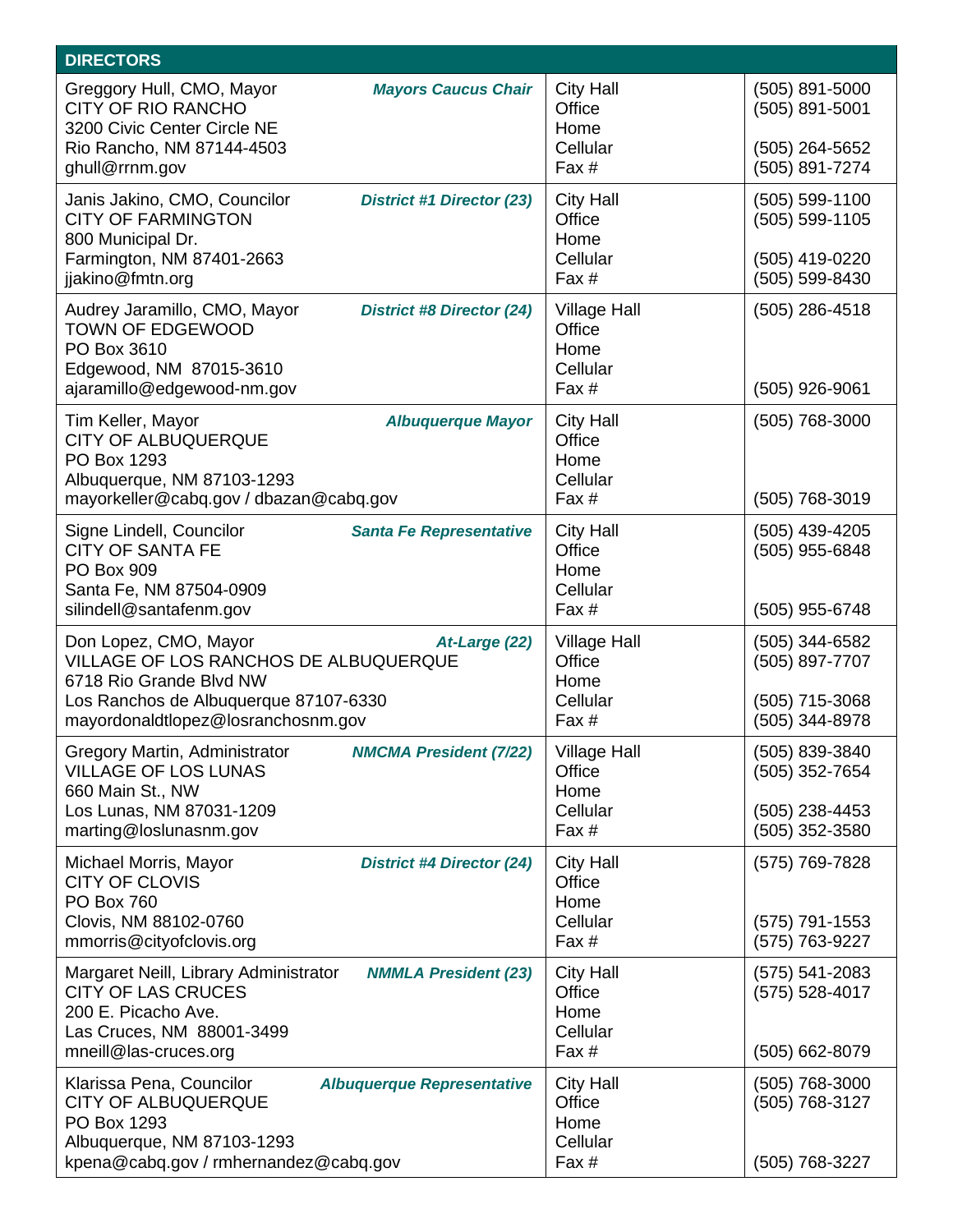| <b>DIRECTORS</b>                                                                                                                                                                               |                                                            |                                                                                        |
|------------------------------------------------------------------------------------------------------------------------------------------------------------------------------------------------|------------------------------------------------------------|----------------------------------------------------------------------------------------|
| Leona Powell, Clerk-Treasurer<br><b>NMGFOA President (22)</b><br><b>VILLAGE OF GRADY</b><br>PO Box 74<br>Grady, NM 88120-0074<br>vlgofgrady@plateautel.net                                     | <b>Village Hall</b><br>Office<br>Home<br>Cellular<br>Fax # | $(575)$ 357-2005<br>$(575)$ 357-2105                                                   |
| Georgiana Rael, CMC, Administrator/Clerk CFOA President (22)<br><b>TOWN OF RED RIVER</b><br>PO Box 1020<br>Red River, NM 87558-1020<br>grael@redriver.org                                      | <b>Town Hall</b><br>Office<br>Home<br>Cellular<br>Fax #    | (575) 754-2277<br>(575) 754-2944                                                       |
| Michael Rael, CMO, Judge<br>At-Large (22)<br><b>VILLAGE OF QUESTA</b><br><b>PO Box 260</b><br>Questa, NM 87556-0260<br>rael870@gmail.com                                                       | <b>Village Hall</b><br>Office<br>Home<br>Cellular<br>Fax # | (575) 586-0694<br>$(575) 586 - 1313$<br>(575) 779-1169<br>(575) 586-0699               |
| Stella Rael, CZO, CFM, Planner<br><b>NMLZO President (9/22)</b><br><b>CITY OF ALAMOGORDO</b><br>1376 9th St<br>Alamogordo, NM 88310-5855<br>srael@ci.alamogordo.nm.us                          | <b>City Hall</b><br>Office<br>Home<br>Cellular<br>Fax #    | (575) 439-4205<br>(575) 439-4208<br>(575) 439-4396                                     |
| James Salas, Chief Executive Fire Officer NMFCA President (9/23)<br><b>TOWN OF DEXTER</b><br><b>PO Box 249</b><br>Dexter, NM 88230-0249<br>Chiefsalas0125@gmail.com                            | <b>Town Hall</b><br>Office<br>Home<br>Cellular<br>Fax #    | (575) 734-5482<br>(575) 734-5482<br>(575) 734-6605                                     |
| Dennis Tim Salazar, Councilor<br><b>District #2 Director (24)</b><br><b>CITY OF ESPANOLA</b><br><b>PO Box 475</b><br>Espanola, NM 87532<br>dtsalazar@espanolanm.gov / dennistsalazar@gmail.com | <b>City Hall</b><br>Office<br>Home<br>Cellular<br>Fax #    | $(505)$ 747-6100<br>(505) 747-1034<br>(505) 692-0132<br>(505) 747-6084                 |
| Margarita Smith, Court Administrator NMMCCA President (7/22)<br><b>CITY OF CLOVIS</b><br><b>PO Box 876</b><br>Clovis, NM 88101<br>msmith@cityofclovis.org                                      | <b>City Hall</b><br>Office<br>Home<br>Cellular<br>Fax #    | (575) 769-7828<br>(575) 769-7860<br>(575) 714-2609<br>(575) 763-9607                   |
| <b>Stewart Steele, Police Chief</b><br><b>NMACP President (8/23)</b><br><b>CITY OF RIO RANCHO</b><br>500 Quantum Rd NE<br>Rio Rancho, NM 87124-4501<br>ssteele@rrnm.gov / kanderson@rrnm.gov   | <b>City Hall</b><br>Office<br>Home<br>Cellular<br>Fax #    | (505) 891-5000<br>(505) 891-5959<br>(505) 219-7016<br>(505) 891-3888                   |
| Daniel J. Stoddard, Councilor<br><b>Rio Rancho Representative</b><br><b>CITY OF RIO RANCHO</b><br>3200 Civic Center Cir NE<br>Rio Rancho, NM 87144-4503<br>dstoddard@rrnm.gov                  | <b>City Hall</b><br>Office<br>Home<br>Cellular<br>Fax #    | $(505)$ 891-5000<br>(505) 891-7274                                                     |
| Jack Torres, CMO, Mayor<br>At-Large (23)<br><b>TOWN OF BERNALILLO</b><br>PO Box 638<br>Bernalillo, NM 87004-0638<br>mayortorres@townofbernalillo.org                                           | <b>Town Hall</b><br>Office<br>Home<br>Cellular<br>Fax #    | (505) 867-3311<br>(505) 867-7108<br>(505) 867-5452<br>(505) 274-5464<br>(505) 867-0481 |